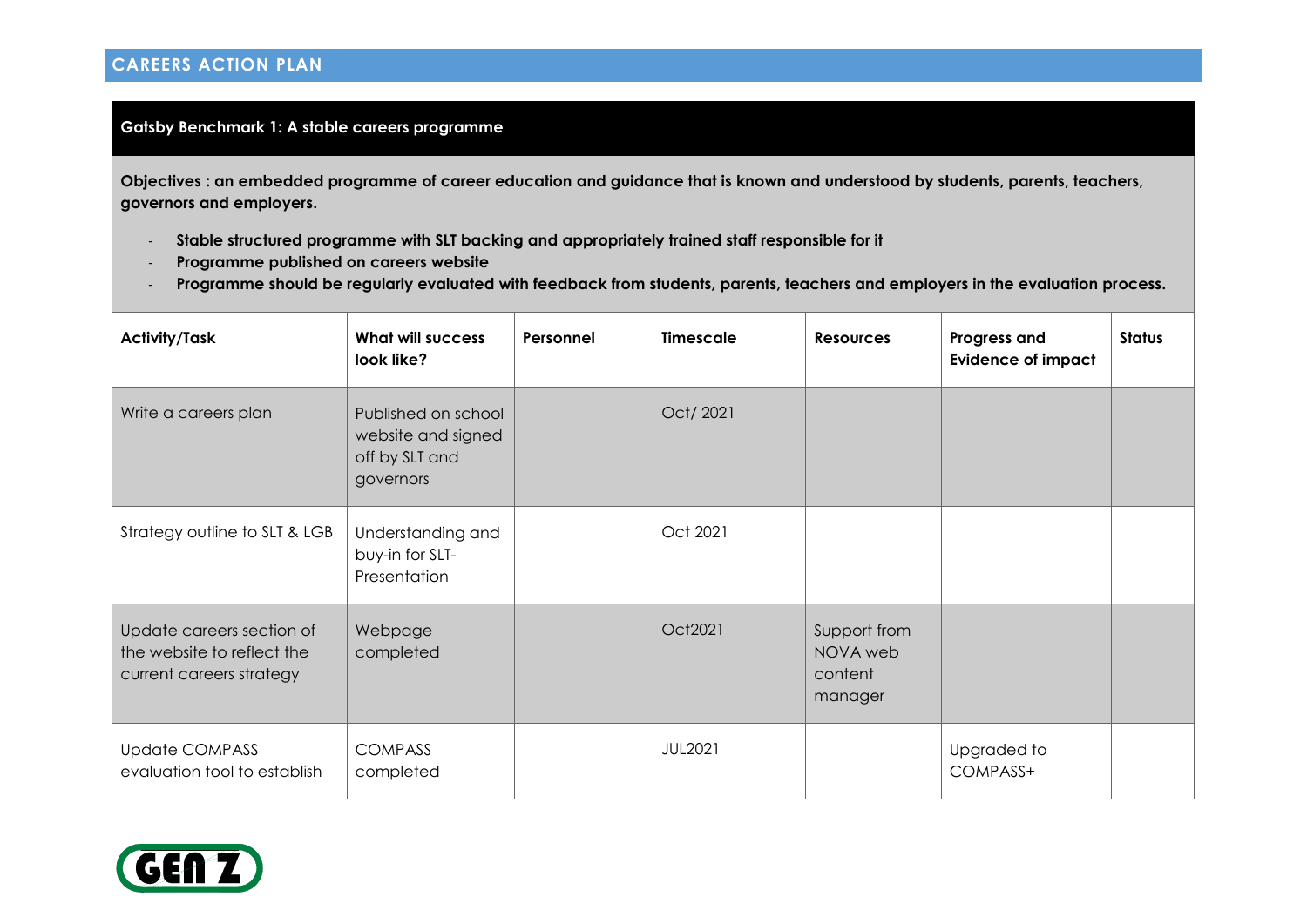| current provision for careers<br>education                                                                                                                                                                                                                 |                                                                                                                                                                                                                                                        |                                                            |                                  | Further CPD, links<br>with UNIFROG                                          |  |
|------------------------------------------------------------------------------------------------------------------------------------------------------------------------------------------------------------------------------------------------------------|--------------------------------------------------------------------------------------------------------------------------------------------------------------------------------------------------------------------------------------------------------|------------------------------------------------------------|----------------------------------|-----------------------------------------------------------------------------|--|
| Enterprise co-ordinator. RSM<br>to meet Lauren Oldfield                                                                                                                                                                                                    | Improved<br>networking with<br>local business and<br>industry in the<br>community.<br>Support for careers<br>programme and<br>'what's next<br>project'<br>Increased<br>engagement with<br>employers                                                    | Sept 2021                                                  | Futures for<br><b>Business</b>   | Support and<br>improved guidance<br><b>Review of Careers</b><br>action plan |  |
| Staff training-inform staff of<br>the Gatsby 8 benchmarks<br>and how they can embed<br>and deliver them in the<br>curriculum- CPD slot<br>GENZ strategy clearly<br>communicated for 3 GENZ<br>weeks with different GBM<br>focus<br>Student, staff feedback | Staff to have an<br>informed<br>understanding of<br>Bench marks.<br>Planned activities<br>in MTP (GBM 4) and<br>links to UNIFROG<br>Termly GENZ IST set<br>for students in each<br>subject<br>Microsoft forms<br>survey after each<br><b>GENZ</b> week | Nov 2021<br>GENZ1-29th NOV<br>21<br>GENZ2-25th April<br>22 | Lauren Oldfield<br><b>DANCOP</b> |                                                                             |  |

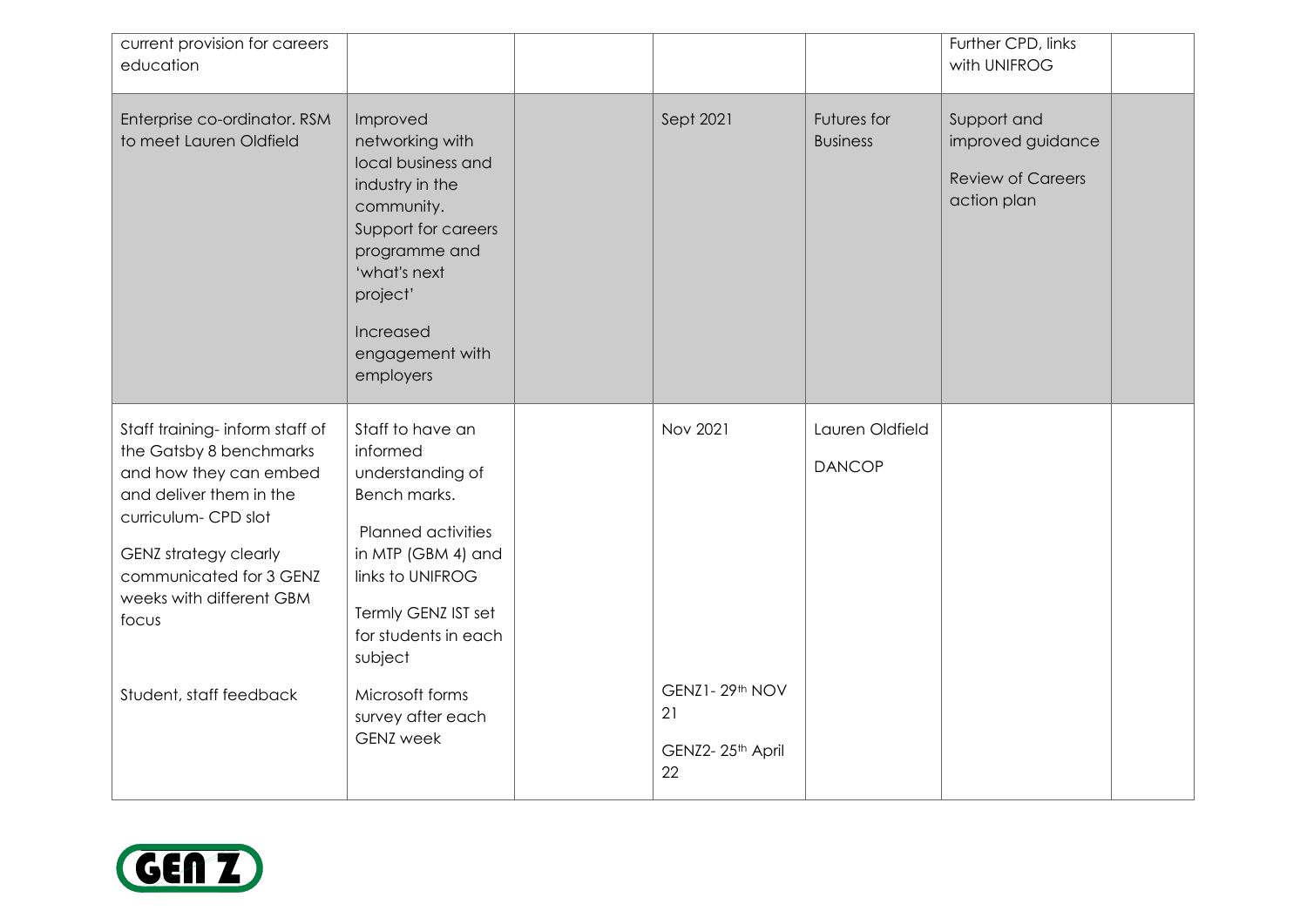|                                                                                       |                                        | GENZ3-4th July 22          |                               |  |
|---------------------------------------------------------------------------------------|----------------------------------------|----------------------------|-------------------------------|--|
| Careers lead to meet<br>Governor to inform and<br>share the Careers Education<br>plan | LGB informed of<br>action plan         | Autumn 2021 LGB<br>meeting | Book meeting<br>with K Gannon |  |
| Update COMPASS + after<br>completion and agreement<br>of Careers action plan          | COMPASS+<br>evaluation tool<br>updated | Oct 2021                   |                               |  |

**Gatsby Benchmark 2: Learning from Career and Labour Market Information** 

**Objectives : Every pupil, and their parents, should have access to good quality information about future study options and labour market opportunities. They will need the support of an informed adviser to make best use of available information.** 

- **By age 14 students should have accessed and used information about career paths and the labour market to inform decisions and study options**
- **Parents should be encouraged to access and use information about labour markets and future study options to support children.**

| <b>Activity/Task</b> | What will success<br>look like? | Personnel | Timescale | <b>Resources</b> | Progress and<br>Evidence of impact | <b>Status</b> |
|----------------------|---------------------------------|-----------|-----------|------------------|------------------------------------|---------------|
|----------------------|---------------------------------|-----------|-----------|------------------|------------------------------------|---------------|

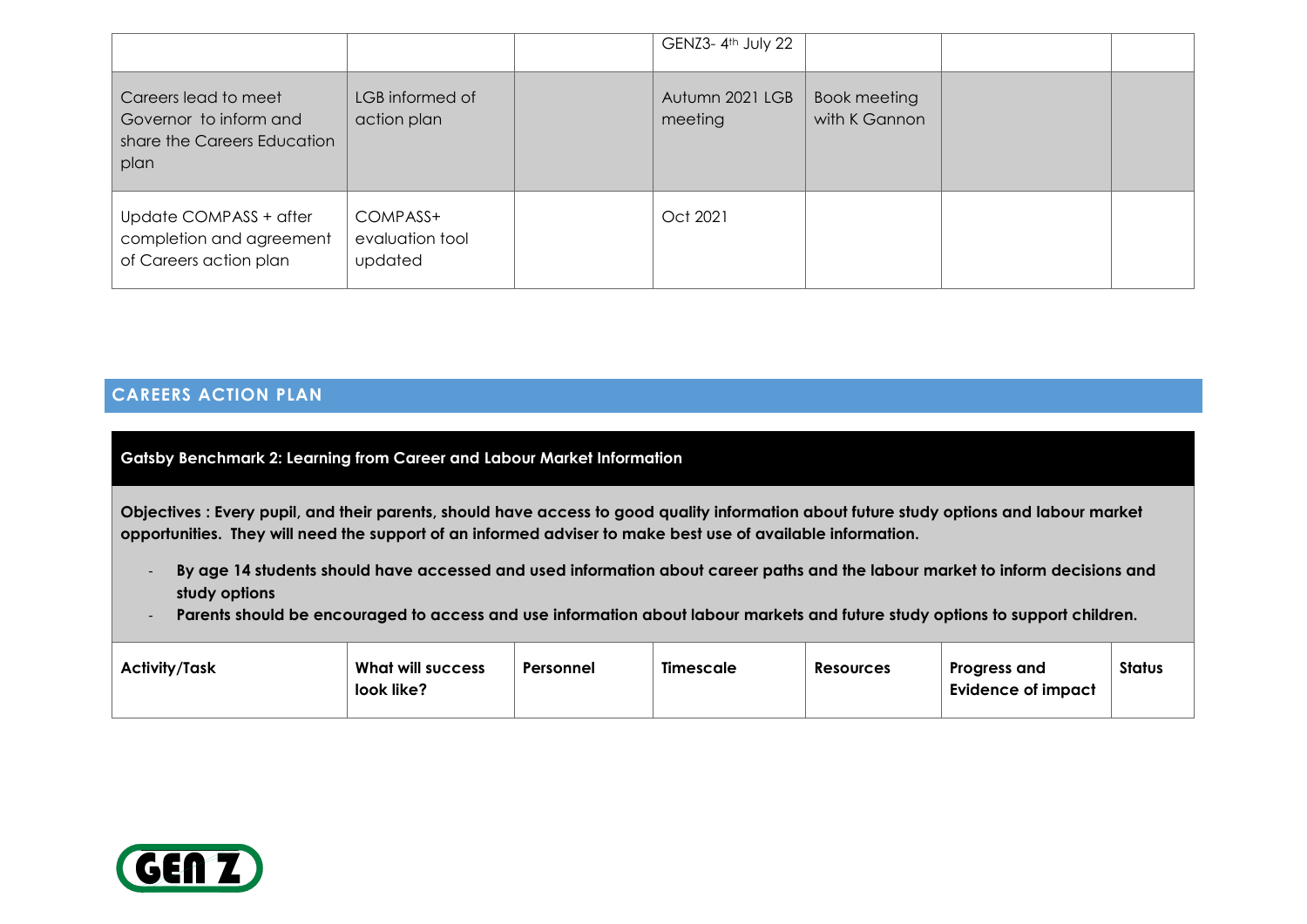| Utilise careers resources<br>available to schools and<br>publicise to students & staff                                                                                                                                                              | NUSA using<br>resources available<br>through Local<br>Enterprise<br>Partnership, & the<br><b>Enterprise Adviser</b><br><b>Network</b>                                              |            | <b>NOV 2021</b> | School<br>'careers'<br>website link<br>Parents<br>evenings     |  |
|-----------------------------------------------------------------------------------------------------------------------------------------------------------------------------------------------------------------------------------------------------|------------------------------------------------------------------------------------------------------------------------------------------------------------------------------------|------------|-----------------|----------------------------------------------------------------|--|
| <b>Engagement with parents</b><br>regarding the careers<br>landscape<br><b>Update Virtual Careers</b><br>website:<br>Careersometer<br><b>Skillsometer</b><br><b>GENZ parent/ carer booklet</b><br>issued to parents and<br>available on the website | Ensure events and<br>parents' evenings<br>explain and<br>promote the full<br>range of<br>opportunities in an<br>impartial way,<br>including emerging<br>technical levels           | AHOY / HOY | April 2022      | Promotional<br>material for<br>parents'<br>evening<br>displays |  |
| <b>Launch Generation Z</b><br>initiative                                                                                                                                                                                                            | All depts to plan<br>subject specific ISTs<br>and visit/trip to<br>promote careers in<br>subject areas.<br><b>GENZ</b> weeks:<br>Careers based<br>learning in all<br>subject areas | SLT/HODS/  | <b>NOV 2021</b> |                                                                |  |

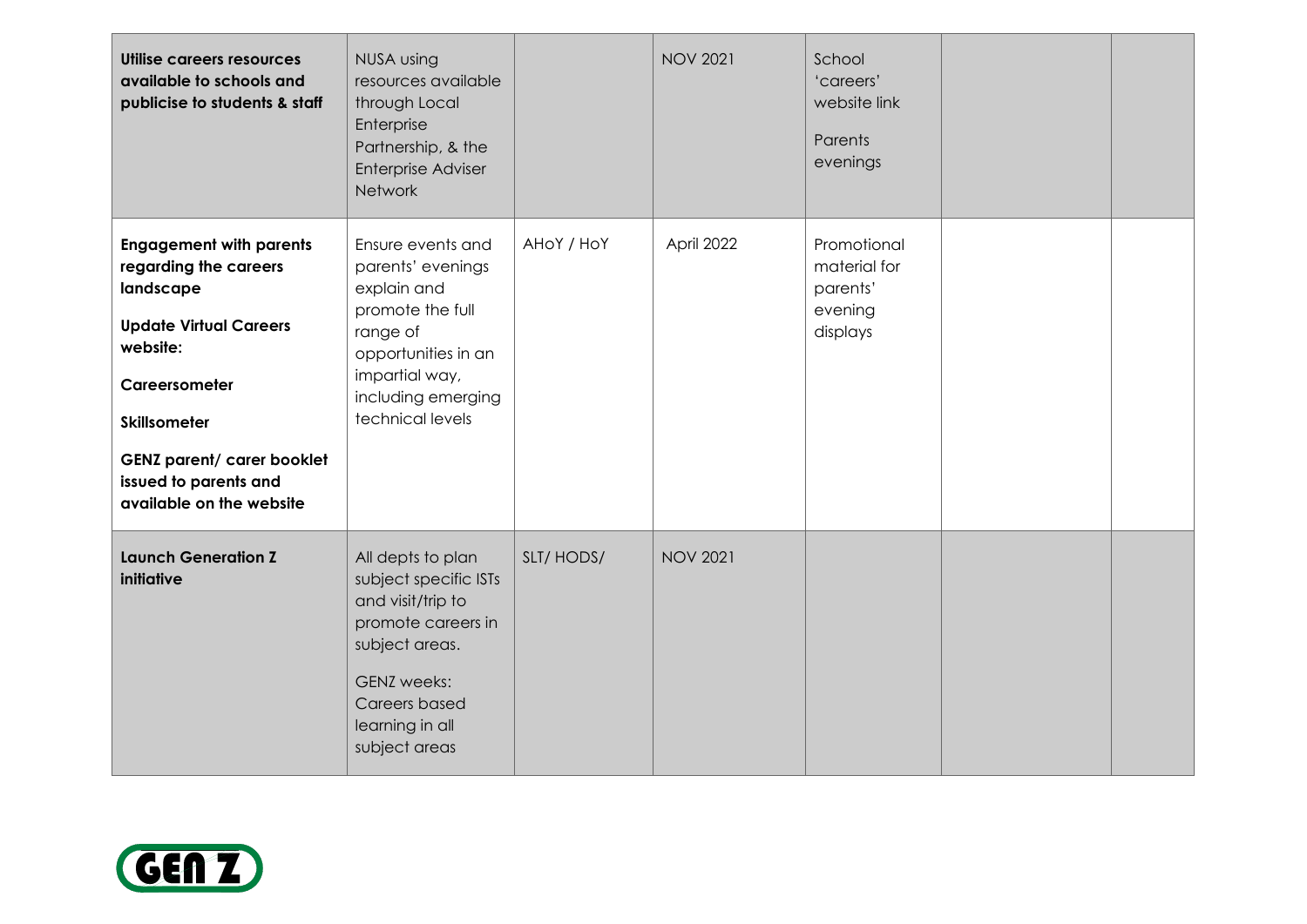|                                                                                                                                                                 | PSHE & Enterprise to<br>incorporate careers<br>focused learning<br>tasks<br>All subjects to<br>include in MTP<br>careers focused<br>lesson and IST per<br>half term                                           |                 |                                              |  |
|-----------------------------------------------------------------------------------------------------------------------------------------------------------------|---------------------------------------------------------------------------------------------------------------------------------------------------------------------------------------------------------------|-----------------|----------------------------------------------|--|
| <b>Careers education pathway</b><br>in place for NUSA students.<br><b>Description of main learning</b><br>activities that will take place<br>in all year groups | Students, parents<br>and staff to have a<br>clear<br>understanding of<br>the Careers<br>programme at<br>NUSA. (GENZ<br>booklet)                                                                               | <b>NOV 2021</b> |                                              |  |
| Setup Year 10, 12 & 13 work<br>experience on Safety<br><b>Measure website</b>                                                                                   | Year 10 students,<br>parents and tutors<br>to be able to<br>access the Safety<br>measures website<br>to access data<br>base on available<br>work experience<br>placements<br>Assembly for year<br>10 students | <b>DEC 2021</b> | Safety measure<br>service level<br>agreement |  |

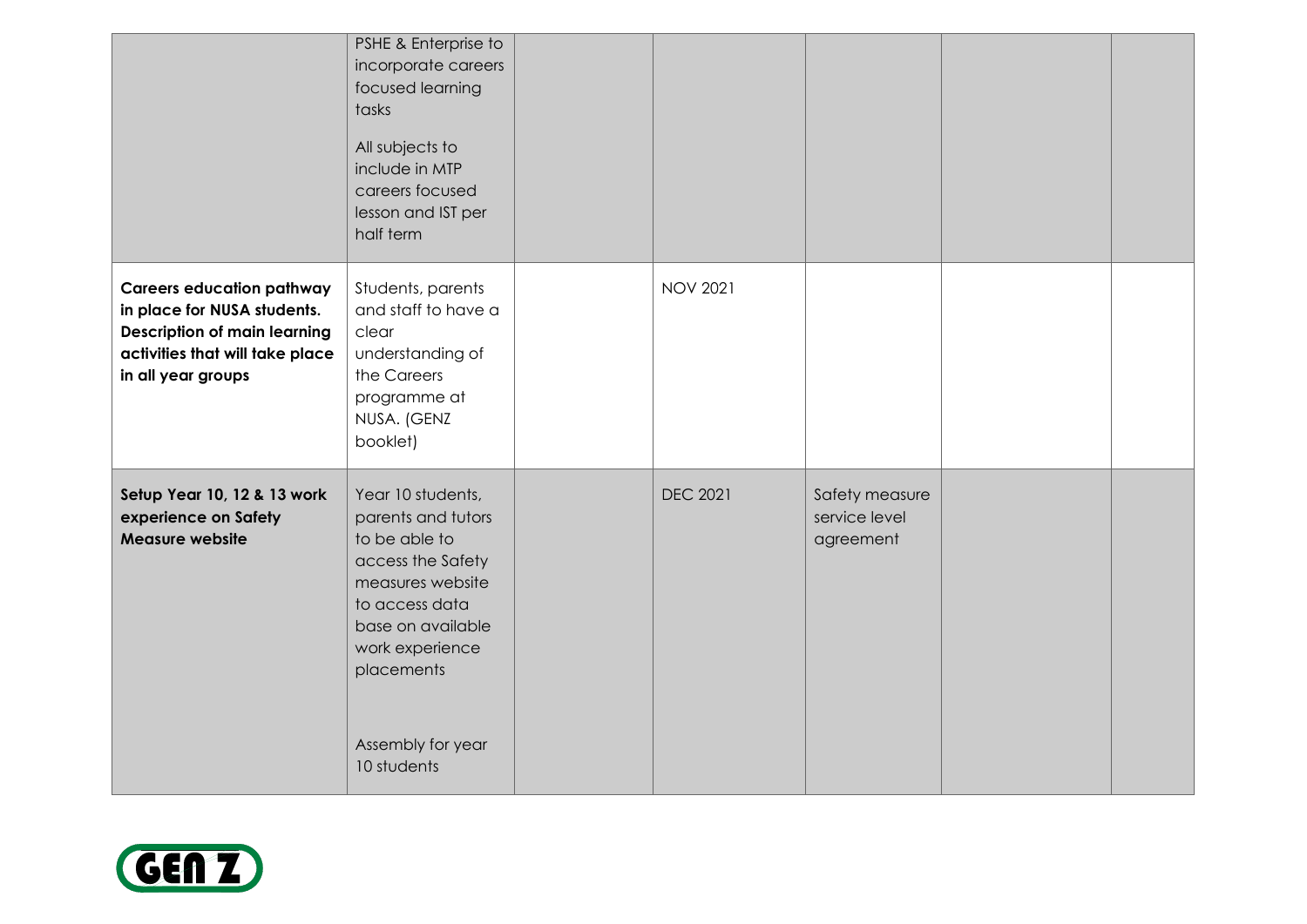| Administration support to be<br>in place ready for work<br>experience process- safety<br>measures | Well organized and<br>timely completion<br>of work experience<br>placements for<br>year 10 students                                                                                 | <b>NOV 2021</b>  |  |  |
|---------------------------------------------------------------------------------------------------|-------------------------------------------------------------------------------------------------------------------------------------------------------------------------------------|------------------|--|--|
| P16 rebrand and curriculum<br>plan/vision delivered to SLT                                        | P16 students and<br>parents to be<br>informed of<br>changes to the<br>subjects offered.<br><b>BTEC level 3 courses</b><br>in:<br>Sport, Health &<br>Social, Business<br>Enterprise, | <b>SEPT 2021</b> |  |  |

#### **Gatsby Benchmark 3: Addressing the needs of each pupil**

**Objectives : Every pupil, and their parents, should have access to personalised guidance to ensure they know all the career paths and helpful information open to them.** 

**Pupils have different career guidance needs at different stages. Opportunities for advice and support need to be tailored to he needs of each pupil. A school's career programme should embed equality and diversity considerations throughout.** 

- **Careers programme should actively seek to challenge stereotypical thinking and raise aspirations**
- **Schools should keep systematic records of individual advice given and subsequent agreed actions. Students should have access tot these records to**

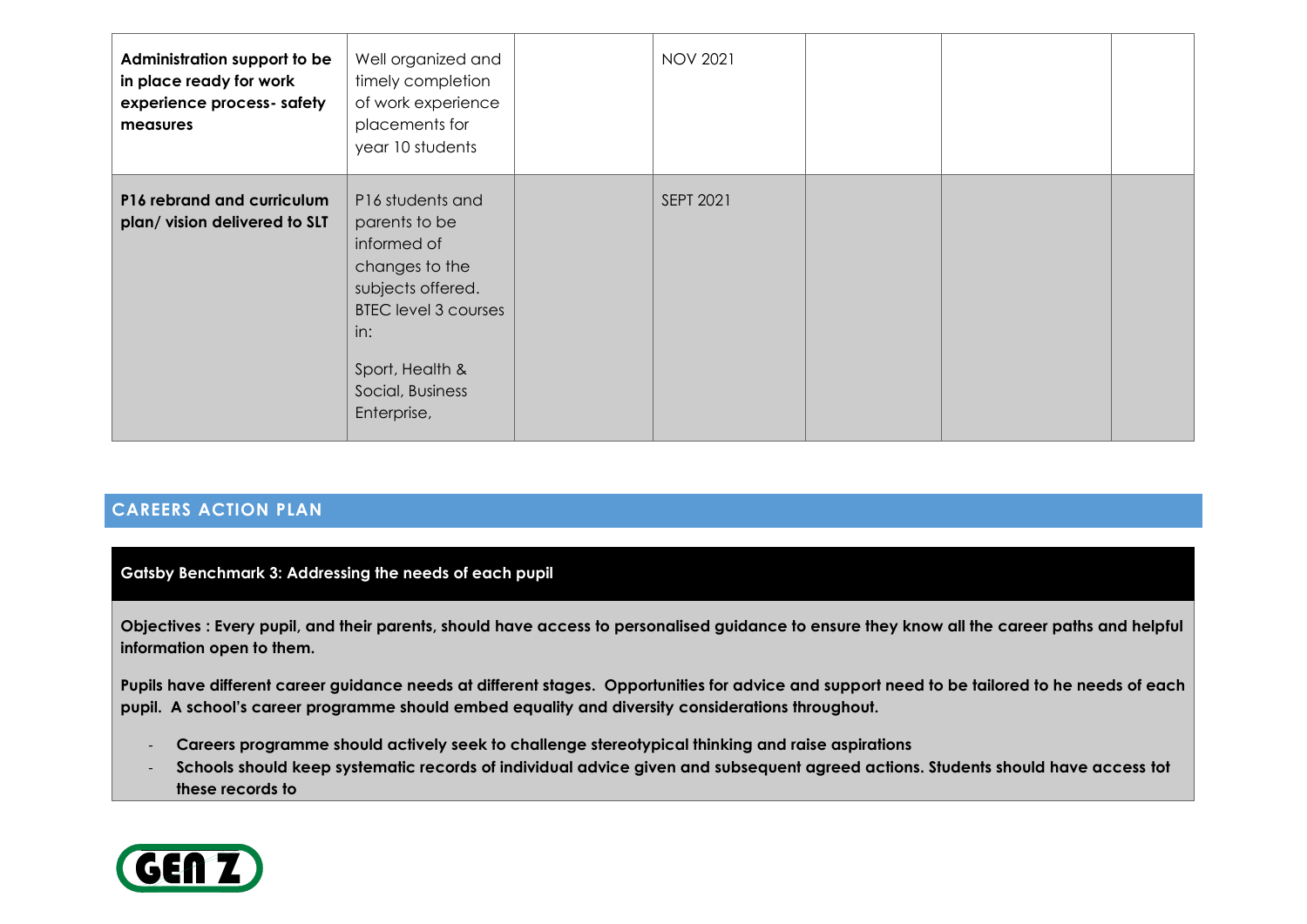| Schools should collect and maintain accurate data for each student on their education for at least three years after they leave school. |                                                                                                                                                                 |           |                   |                                 |                                           |               |  |  |  |
|-----------------------------------------------------------------------------------------------------------------------------------------|-----------------------------------------------------------------------------------------------------------------------------------------------------------------|-----------|-------------------|---------------------------------|-------------------------------------------|---------------|--|--|--|
| <b>Activity/Task</b>                                                                                                                    | <b>What will success</b><br>look like?                                                                                                                          | Personnel | <b>Timescale</b>  | <b>Resources</b>                | Progress and<br><b>Evidence of impact</b> | <b>Status</b> |  |  |  |
| <b>Use the Compass Evaluation</b><br>Tool to assess how well<br>existing provision meets the<br>needs of all students.                  | Evaluating the<br>Compass progress<br>periodically                                                                                                              |           | <b>July 2021</b>  | Online tool                     | Initial assessment<br>conducted           |               |  |  |  |
| <b>Develop Career interviews</b><br><b>DANCOP</b> and record on<br><b>UNIFROG, links to COMPASS+</b>                                    | All students<br>interviewed to be<br>tracked and<br>decisions/impartial<br>advice recorded                                                                      |           | <b>JAN 2022</b>   |                                 |                                           |               |  |  |  |
| <b>Explore destinations figures</b>                                                                                                     | Identify any deficits<br>in take up of<br>pathways, subjects<br>or courses that<br>could be<br>addressed by<br>better tailoring of<br>the careers<br>programme. |           | <b>March 2022</b> | <b>Futures NUSA</b><br>database |                                           |               |  |  |  |
| <b>NUSA Alumni</b>                                                                                                                      | Information on<br>student destinations<br>to draw together a<br>list of alumni who<br>can support your<br>careers and                                           |           | March 2022        | Dan Miller                      |                                           |               |  |  |  |

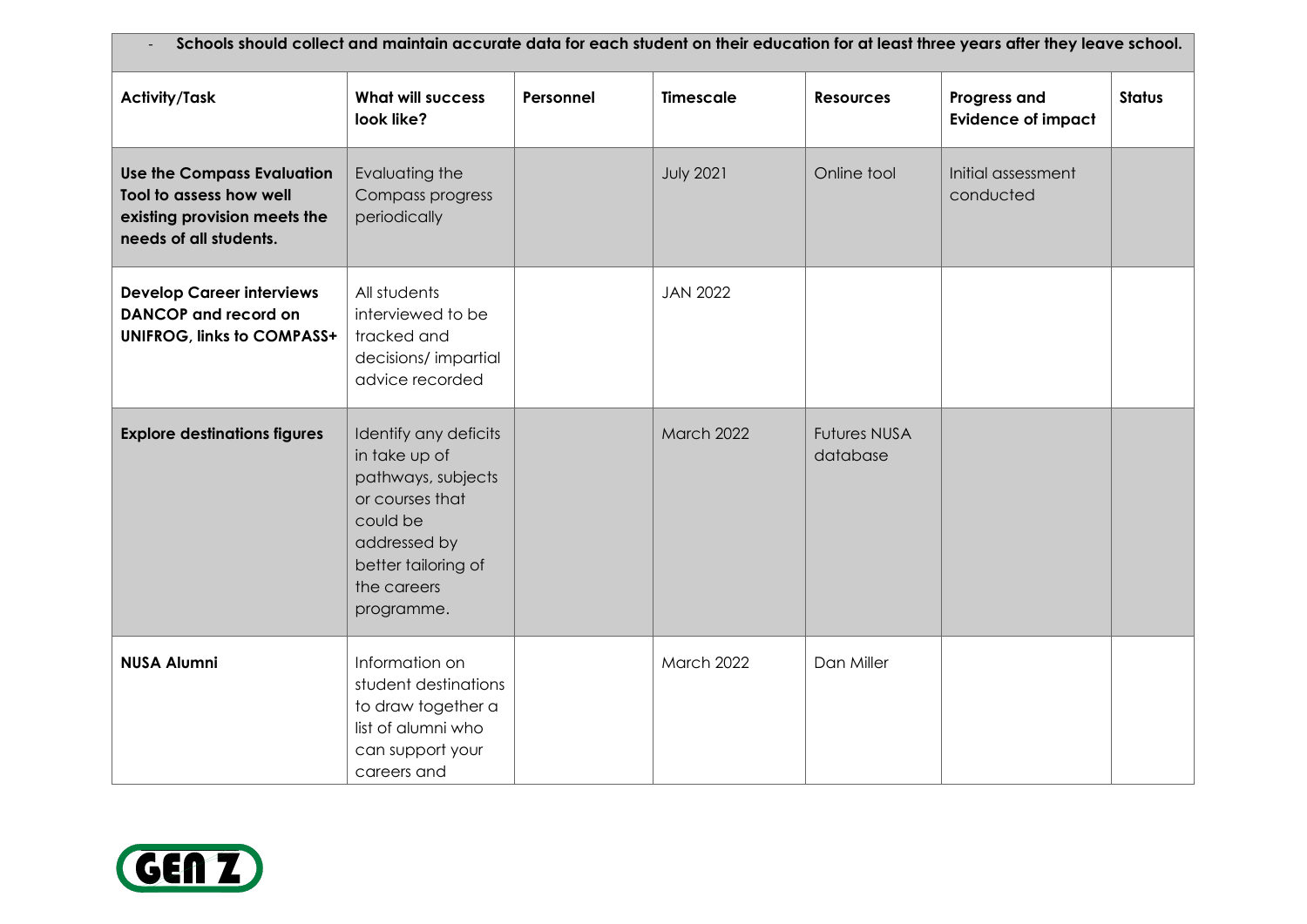|                                                                                                                                                                   | enterprise<br>programme.                                                 |                   |            |  |
|-------------------------------------------------------------------------------------------------------------------------------------------------------------------|--------------------------------------------------------------------------|-------------------|------------|--|
| Improve signage around the<br>school building- information<br>on possible destinations for<br>students after GCSE's.<br><b>Academic and vocational</b><br>options | Displays within<br>reception and P16<br>informing students               | <b>March 2022</b> | Dan Miller |  |
| <b>Targeted support for</b><br>vulnerable and<br>disadvantaged students                                                                                           | Personal<br>educational health<br>care plans help<br>inform career plans | <b>DEC 2021</b>   |            |  |

**Gatsby Benchmark 4: Linking Curriculum learning to careers** 

**Objectives : Careers and enterprise education should be part of and included in a pupil's standard lessons, linking curriculum to real-world career paths.**

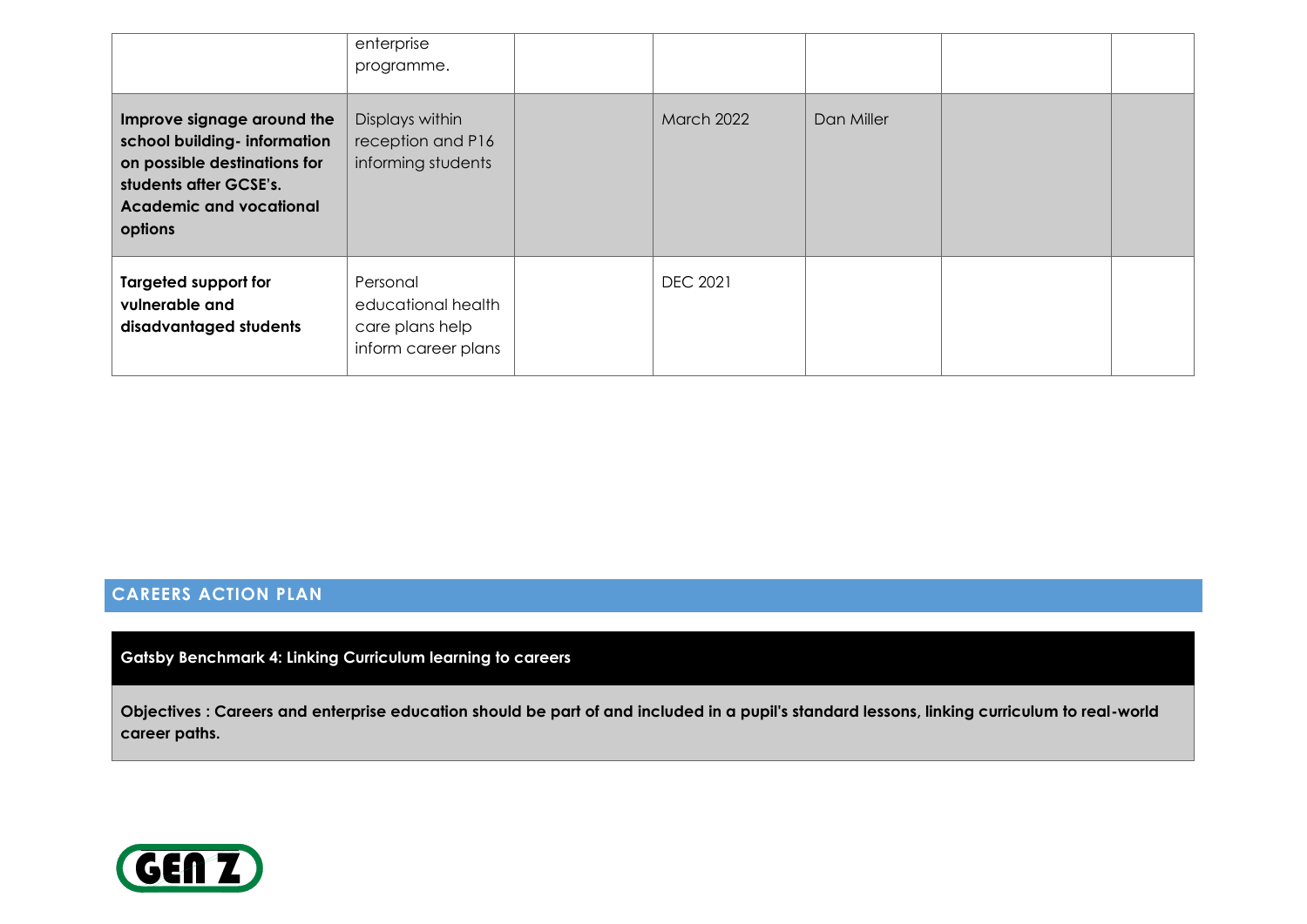**All teachers should link curriculum learning with careers. STEM subject teachers should highlight the relevance of STEM subjects for a wide range of career paths.** 

- **STEM subject teachers highlight the relevance of STEM subjects for a wide range of future career paths**
- **By 14, every student has the opportunity to learn how different STEM subjects help people to gain entry to a wide range of careers**
- **All subject teachers emphasis importance of succeeding in English and maths**

| <b>Activity/Task</b>                   | <b>What will success</b><br>look like?                                                                                                                                                                           | Personnel | <b>Timescale</b> | <b>Resources</b> | Progress and<br><b>Evidence of impact</b> | <b>Status</b> |
|----------------------------------------|------------------------------------------------------------------------------------------------------------------------------------------------------------------------------------------------------------------|-----------|------------------|------------------|-------------------------------------------|---------------|
| Utilise teachers industry<br>knowledge | Engagement of<br>teachers who have<br>moved into<br>teaching.<br>Showcase their<br>previous<br>experience<br>available to<br>students, to build a<br>positive culture of<br>applied learning<br>Assembly GENZ1&2 |           | April 2022       |                  |                                           |               |

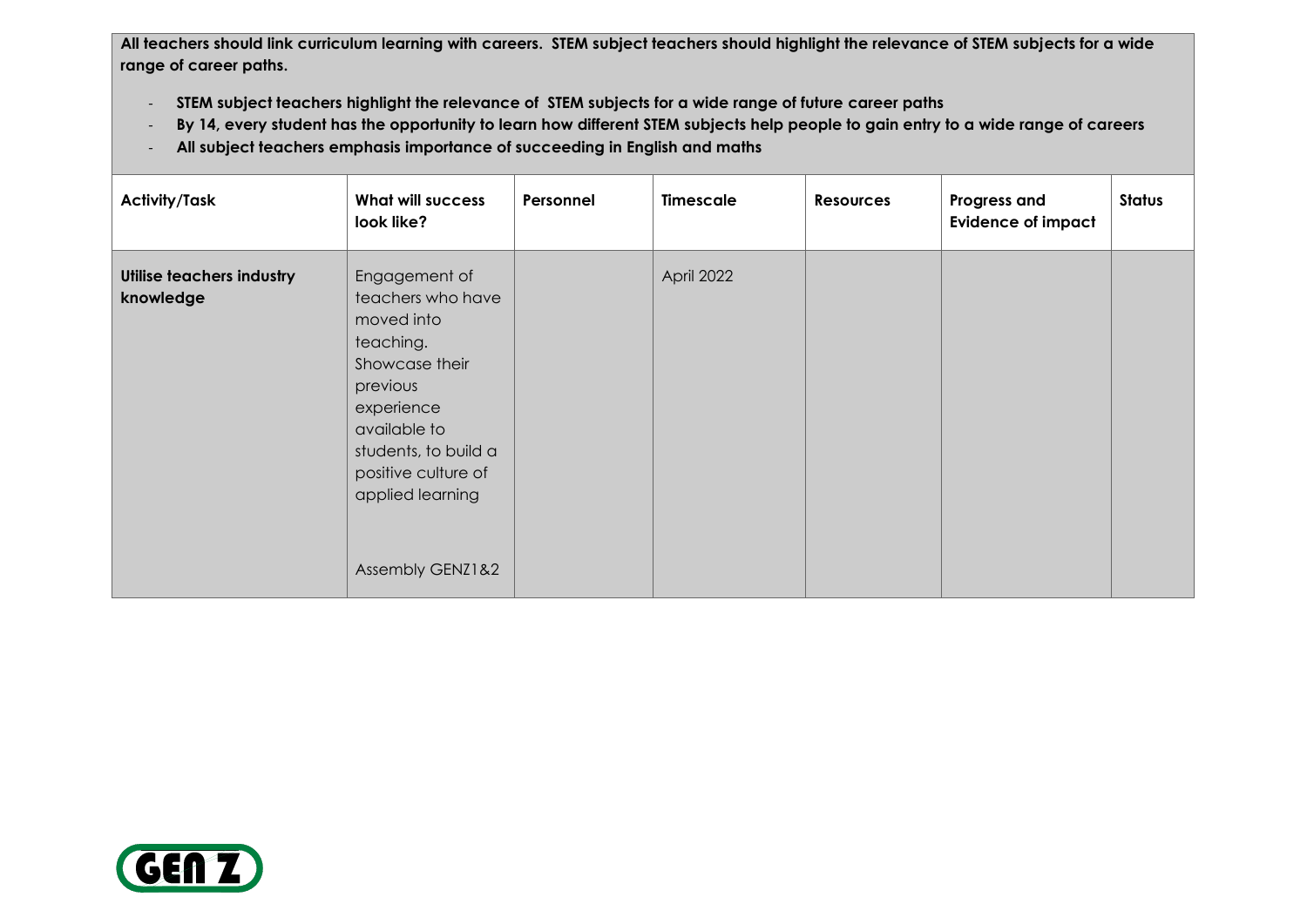| Apply academic material<br>within a careers context<br>(Generation Z)<br><b>Utilise UNIFROG, staff</b><br>confident in use of site for<br>resourcing lessons | Curriculum hotspots<br>identified by<br>scanning subject<br>specifications and<br>spotting<br>opportunities to<br>develop careers-<br>related content in<br>all MTP | April 2022      |                                                                                                  |  |
|--------------------------------------------------------------------------------------------------------------------------------------------------------------|---------------------------------------------------------------------------------------------------------------------------------------------------------------------|-----------------|--------------------------------------------------------------------------------------------------|--|
| <b>Generation Z day, IST-</b><br><b>Branded lessons</b>                                                                                                      | Students informed<br>of Careers focused<br>lessons and<br>learning. Careers<br>focused lessons<br>whole school<br>throughout the<br>year. 3 days?                   | Sept 2021       | Dan Miller to<br>develop<br>branded logo<br>for each<br>subject area.<br>Website<br>information. |  |
| <b>CEIAG lessons delivered</b><br>through the PSHE<br>programme                                                                                              | Students'<br>understanding of<br>the careers, training<br>and experience of<br>meeting                                                                              | SEPT 2021       |                                                                                                  |  |
| <b>STEM week!</b>                                                                                                                                            | Students to have<br>the opportunity to<br>learn how different<br>STEM subjects help<br>people gain entry<br>to a more effective                                     | <b>NOV 2021</b> |                                                                                                  |  |

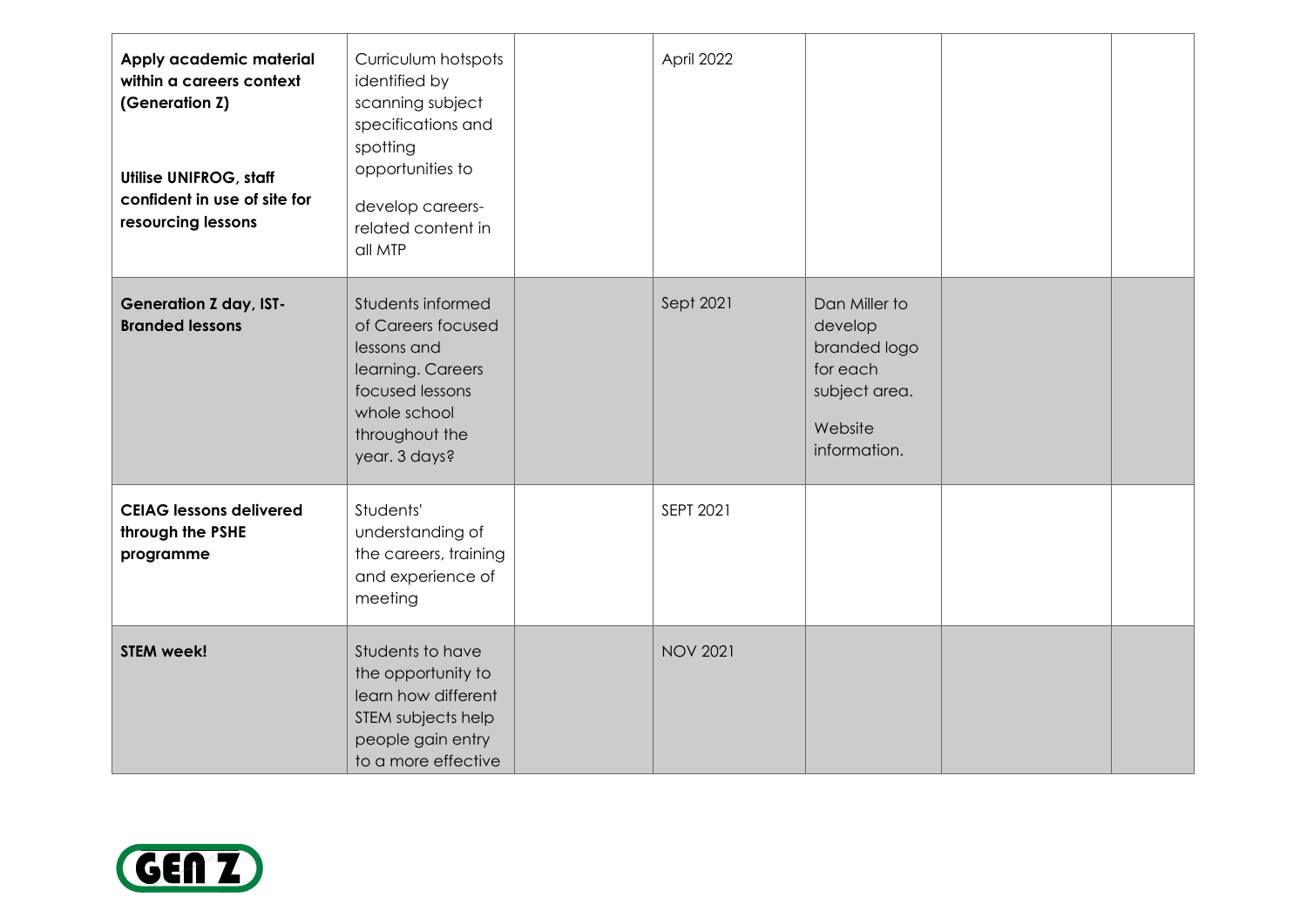| and wide range of |  |  |  |
|-------------------|--|--|--|
| careers           |  |  |  |
|                   |  |  |  |

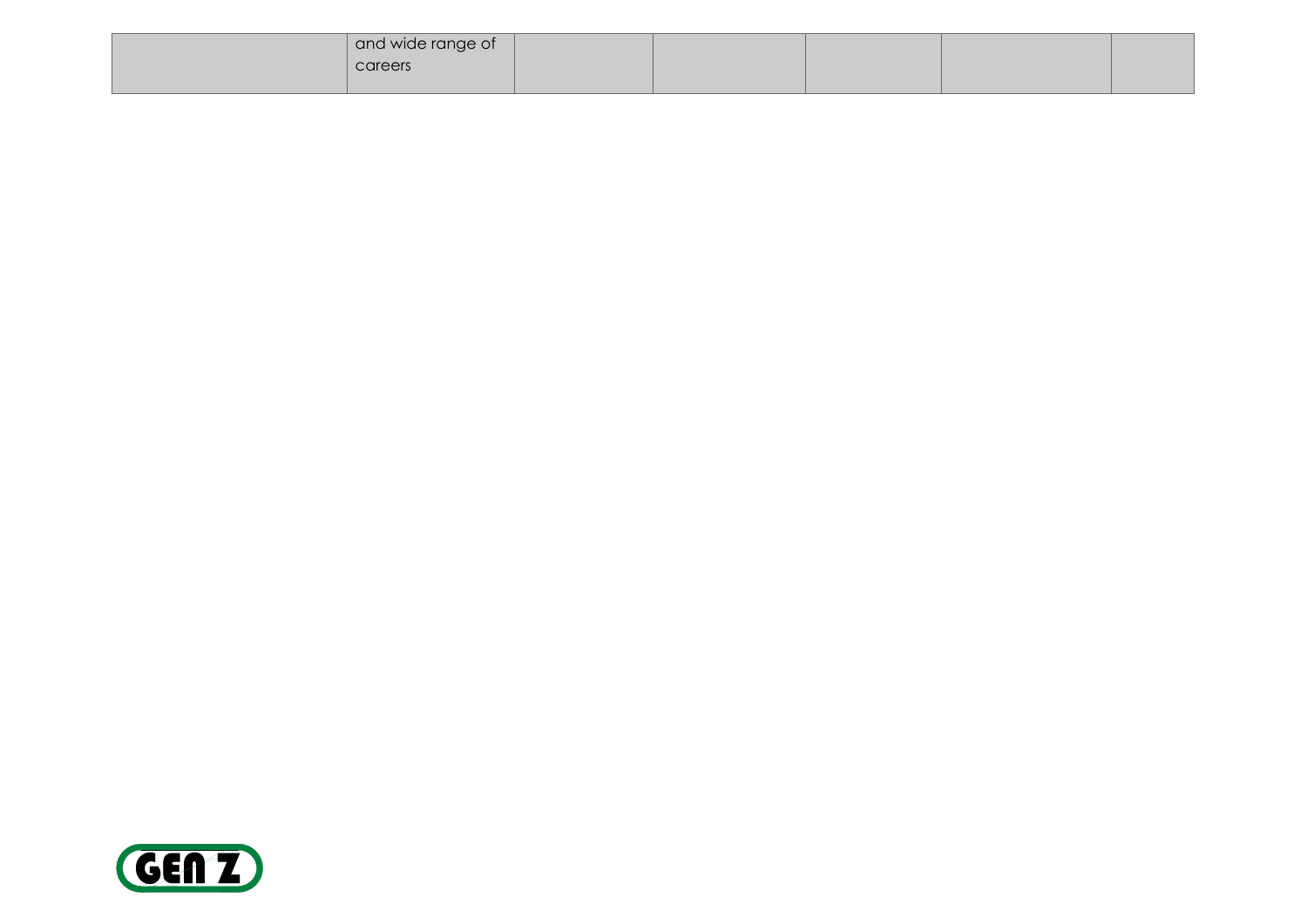**Gatsby Benchmark 5: Encounters with Employers and Employees**

**Objectives : Every student should have multiple opportunities to learn from employers about work, employment and then skills that are valued in the workplace.**

- **Students should participate in at least one meaningful encounter with an employer every year between years 7-13**
- **Work with LEP to align with strategico economic plan of the region.**

| <b>Activity/Task</b>                                                    | <b>What will success</b><br>look like?                                                                                                                | Personnel | <b>Timescale</b> | <b>Resources</b>                                           | Progress and<br><b>Evidence of impact</b> | <b>Status</b> |
|-------------------------------------------------------------------------|-------------------------------------------------------------------------------------------------------------------------------------------------------|-----------|------------------|------------------------------------------------------------|-------------------------------------------|---------------|
| <b>Research the current</b><br>landscape with Enterprise<br>Coordinator | A completed audit<br>of the existing<br>range of employer<br>contacts.                                                                                |           | <b>DEC 2021</b>  | Work<br>experience<br>database                             |                                           |               |
| <b>Build the scale of employer</b><br>contacts                          | Tutors and teachers<br>networking to pool<br>all contacts on a<br>single register                                                                     |           | Feb 2022         | Safety<br>Measures                                         |                                           |               |
| Year 11- Careers day                                                    | Students to<br>experience a day<br>where they are<br>interviewed by<br>outside employers<br>and have<br>guidance on<br>interview<br>techniques and CV |           | <b>NOV 2021</b>  | Outside<br>employers<br>Dancop<br>Think forward-<br>D Snow |                                           |               |

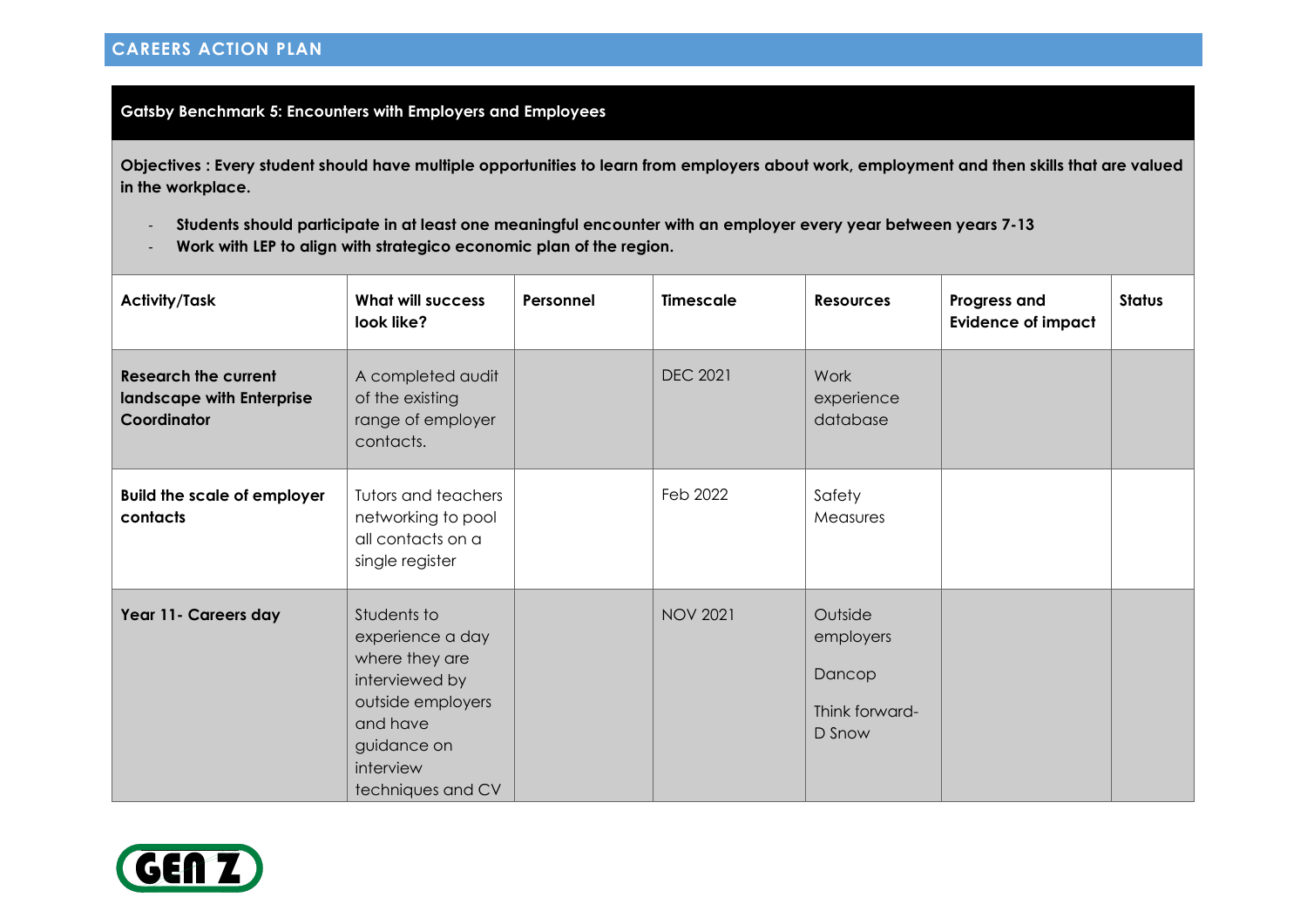| writing and letter of |  | Enterprise  |  |
|-----------------------|--|-------------|--|
| application           |  | Coordinator |  |
|                       |  |             |  |

**Gatsby Benchmark 6: Experiences of Workplaces**

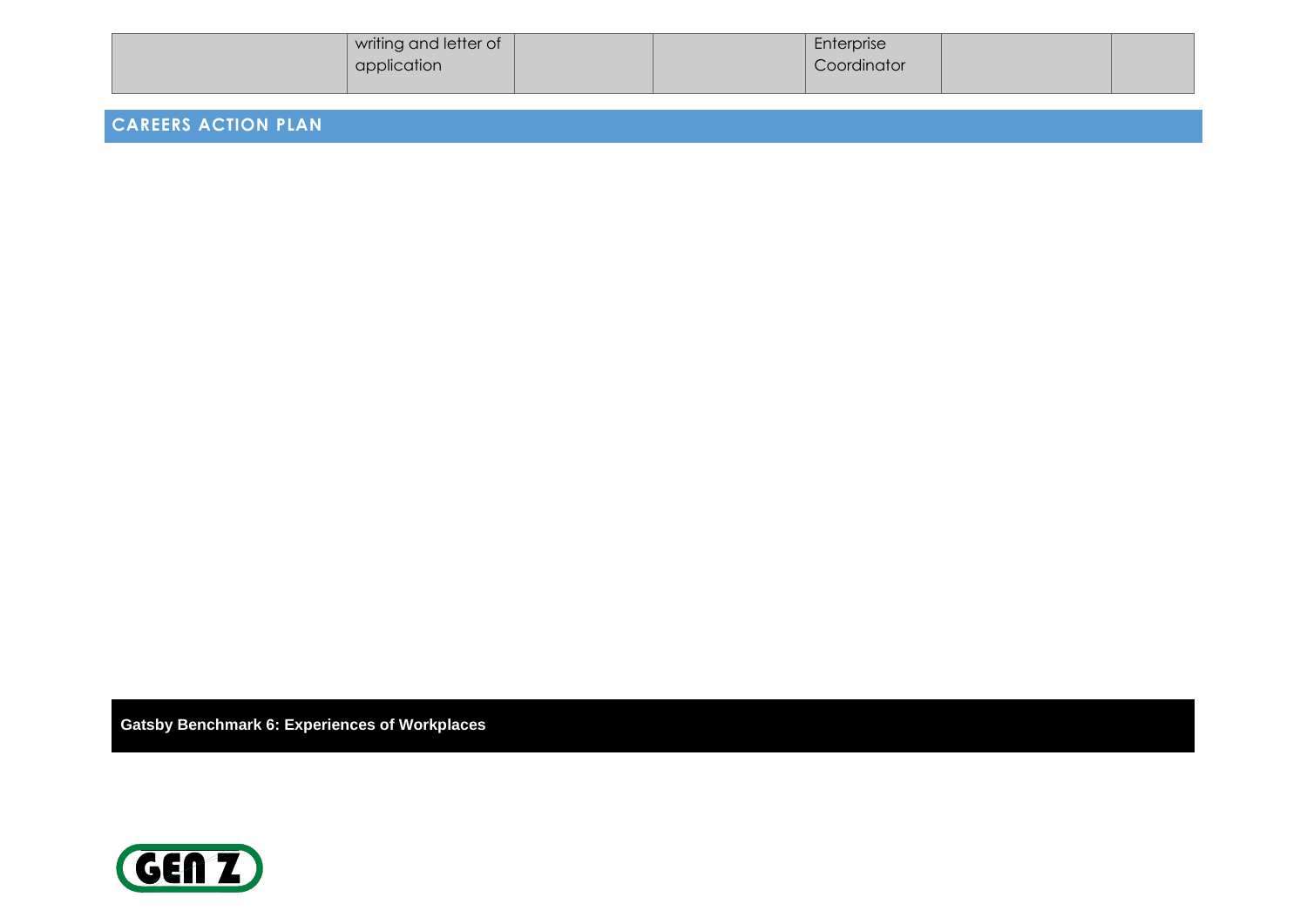**Objectives : Every pupil should have first hand experiences of the workplace through work visits, work shadowing and/or work experience to help their exploration of career opportunities, and expand their networks.** 

- **By 16 have at least one experience of a workplace**
- **By 18, one further experience**

| <b>Activity/Task</b>                                                         | What will success<br>look like?                                                                                                                                      | <b>Personnel</b> | <b>Timescale</b> | <b>Resources</b>                        | <b>Progress and</b><br><b>Evidence of impact</b> | <b>Status</b> |
|------------------------------------------------------------------------------|----------------------------------------------------------------------------------------------------------------------------------------------------------------------|------------------|------------------|-----------------------------------------|--------------------------------------------------|---------------|
| <b>Refine the Year 10 work</b><br>experience programme                       | Preparation of<br>students goes<br>beyond just spelling<br>out the essential<br>practical<br>arrangements to<br>cover potential<br>learning<br>opportunities.        |                  | Dec 2021         | <b>Safety Measures</b><br>(Gail Duncan) |                                                  |               |
| Ensure support is in place<br>for students taking part in<br>work experience | Allocated staff<br>support for students<br>during placements -<br>students want a<br>trusted and familiar<br>adult who they can<br>talk to about their<br>experience |                  | <b>JUL 2022</b>  |                                         |                                                  |               |
| P16 Work experience<br>placements to be planned for<br>June/ July year 12/13 | All students to have<br>second work<br>experience<br>placement                                                                                                       |                  | <b>DEC 2021</b>  | <b>Safety Measures</b>                  |                                                  |               |

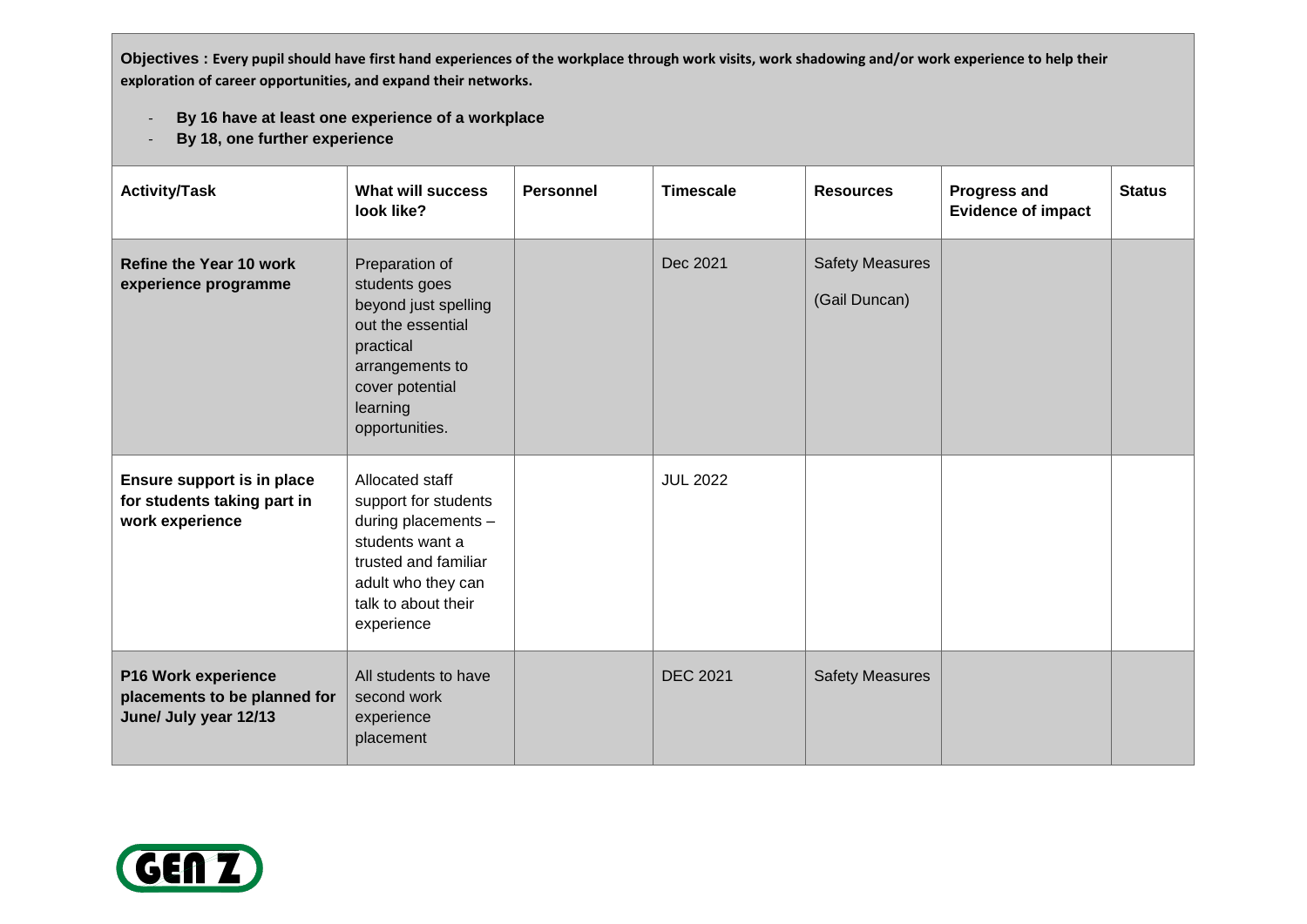### **Gatsby Benchmark 7: Encounters with Further and Higher Education**

**Objectives : All students should understand the full range of learning opportunities that are available to them. This includes academic and vocational routes and learning in schools, colleges, universities and the workplace.** 

- **By 16 every pupil should have had a meaningful encounter with a provider of the full range of learning opportunities.**
- **By 18, all students considering applying for university should have at least two visits to universities to meet staff and students**

| <b>Activity/Task</b>                                                              | <b>What will success</b><br>look like?                                                                                                                                                         | <b>Personnel</b> | <b>Timescale</b> | <b>Resources</b> | <b>Progress and</b><br><b>Evidence of impact</b> | <b>Status</b> |
|-----------------------------------------------------------------------------------|------------------------------------------------------------------------------------------------------------------------------------------------------------------------------------------------|------------------|------------------|------------------|--------------------------------------------------|---------------|
| <b>Utilise existing support</b><br>networks in place.<br>DANCOP plan for the year | See how the DANCOP<br>supports NUSA to<br>promote higher<br>education to students<br>from disadvantaged<br>backgrounds                                                                         |                  | <b>NOV2021</b>   | <b>DANCOP</b>    |                                                  |               |
| Provide impartial advice &<br>support- Unifrog                                    | Proactively avoid<br>making<br>judgements/referencing<br>the prestige and status<br>of different pathways<br>and providers in case<br>you unwittingly<br>influence students<br>inappropriately | Tutor teams      |                  |                  |                                                  |               |

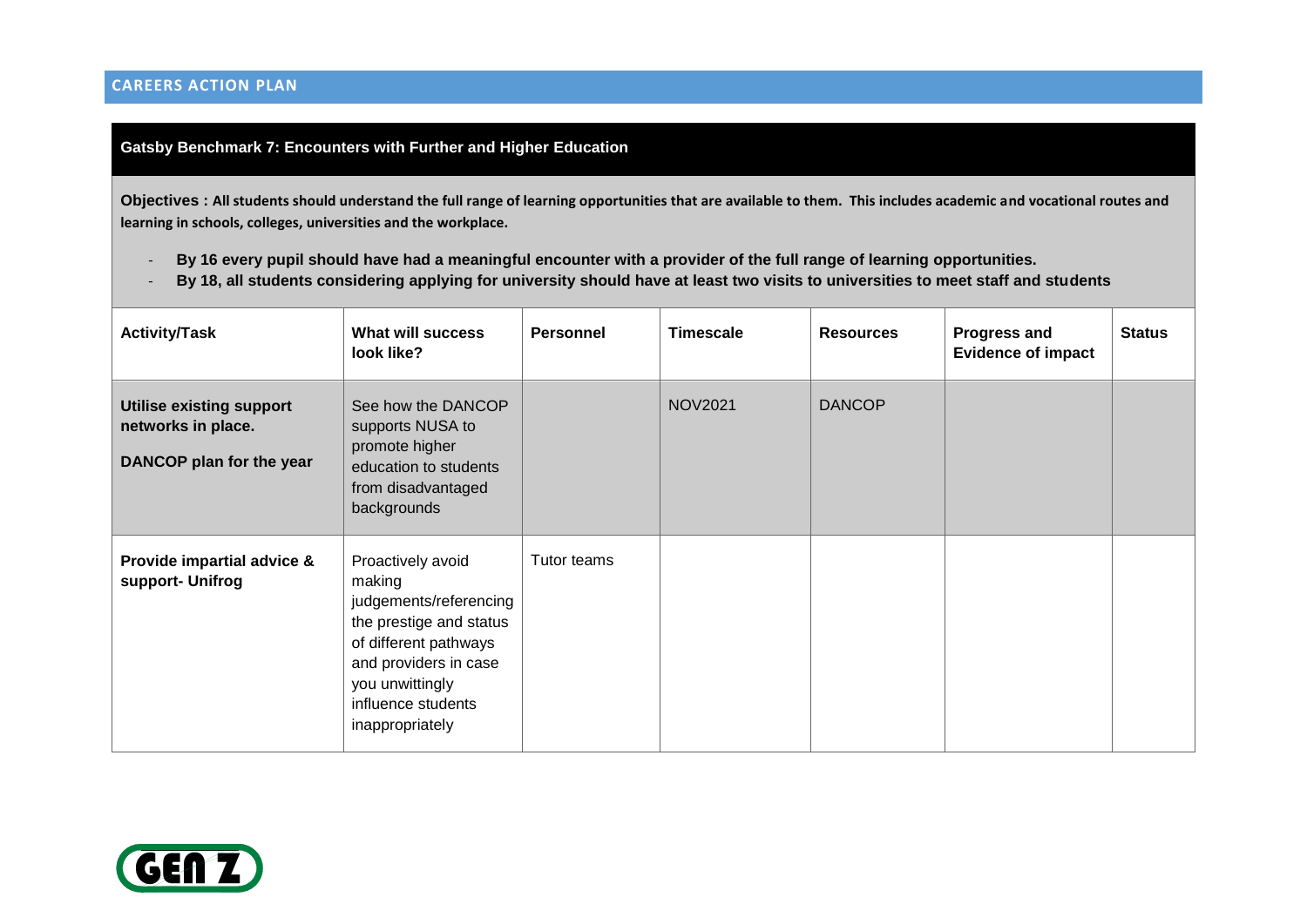| Unifrog training for all staff                                                                                         | All staff to have a clear<br>understanding of<br>resources available-<br>subject specific | 3 session<br>throughout the<br>year 2021-2022 | Unifrog to deliver<br>training for staff |  |
|------------------------------------------------------------------------------------------------------------------------|-------------------------------------------------------------------------------------------|-----------------------------------------------|------------------------------------------|--|
| <b>Bilborough College,</b><br><b>Nottingham University and</b><br>Derby University visits for<br>Yr11 and P16 students | Students to experience<br>further and higher<br>education                                 | Dec 2021                                      | <b>DANCOP</b>                            |  |

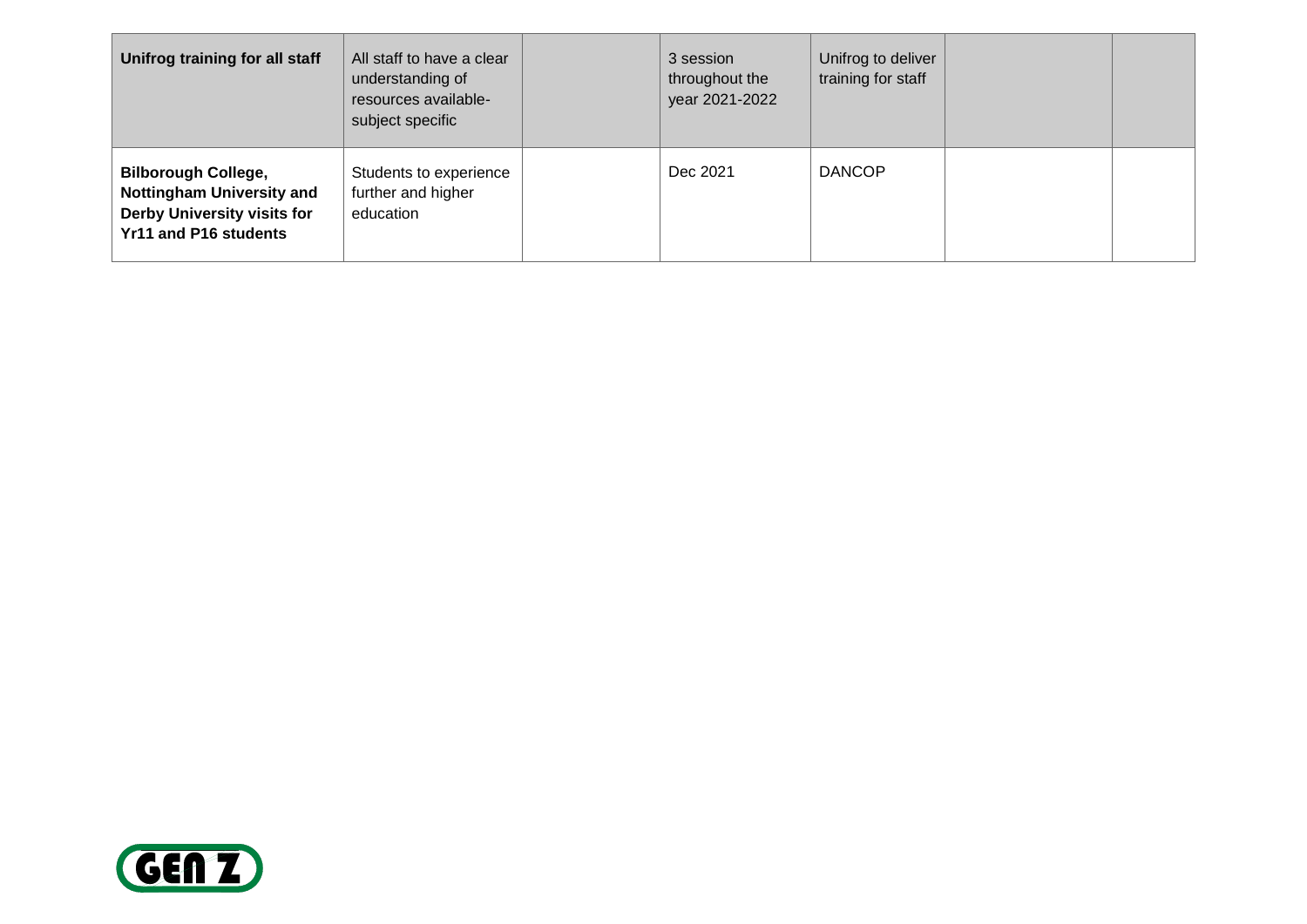### **Gatsby Benchmark 8: Personal Guidance**

**Objectives** : Every student should have opportunities for guidance interviews with a Careers Advisor (trained to an appropriate level). These should be available whenever significant study or career choices are being made.

- By 16 every students should have at least one such interview.
- By 18 an opportunity for a further meeting.

| <b>Activity/Task</b>                              | <b>What will success</b><br>look like?                                         | <b>Personnel</b>                                   | <b>Timescale</b>                         | <b>Resources</b>                                                                         | <b>Progress and</b><br><b>Evidence of impact</b> | <b>Status</b> |
|---------------------------------------------------|--------------------------------------------------------------------------------|----------------------------------------------------|------------------------------------------|------------------------------------------------------------------------------------------|--------------------------------------------------|---------------|
| Raising aspirations                               | Challenge pre-existing<br>assumptions about<br>what students are<br>capable of | All teaching staff<br><b>PSMs</b><br>Support staff | Career interviews<br>throughout the year | Achievement /<br>Aspiration<br>interviews for all<br>students<br>throughout the<br>year. |                                                  |               |
| Help students establish a clear<br>careers vision | Demystifying learning<br>and labour market<br>systems and helping              | PSHE programme                                     | <b>SEP 2021</b>                          |                                                                                          |                                                  |               |